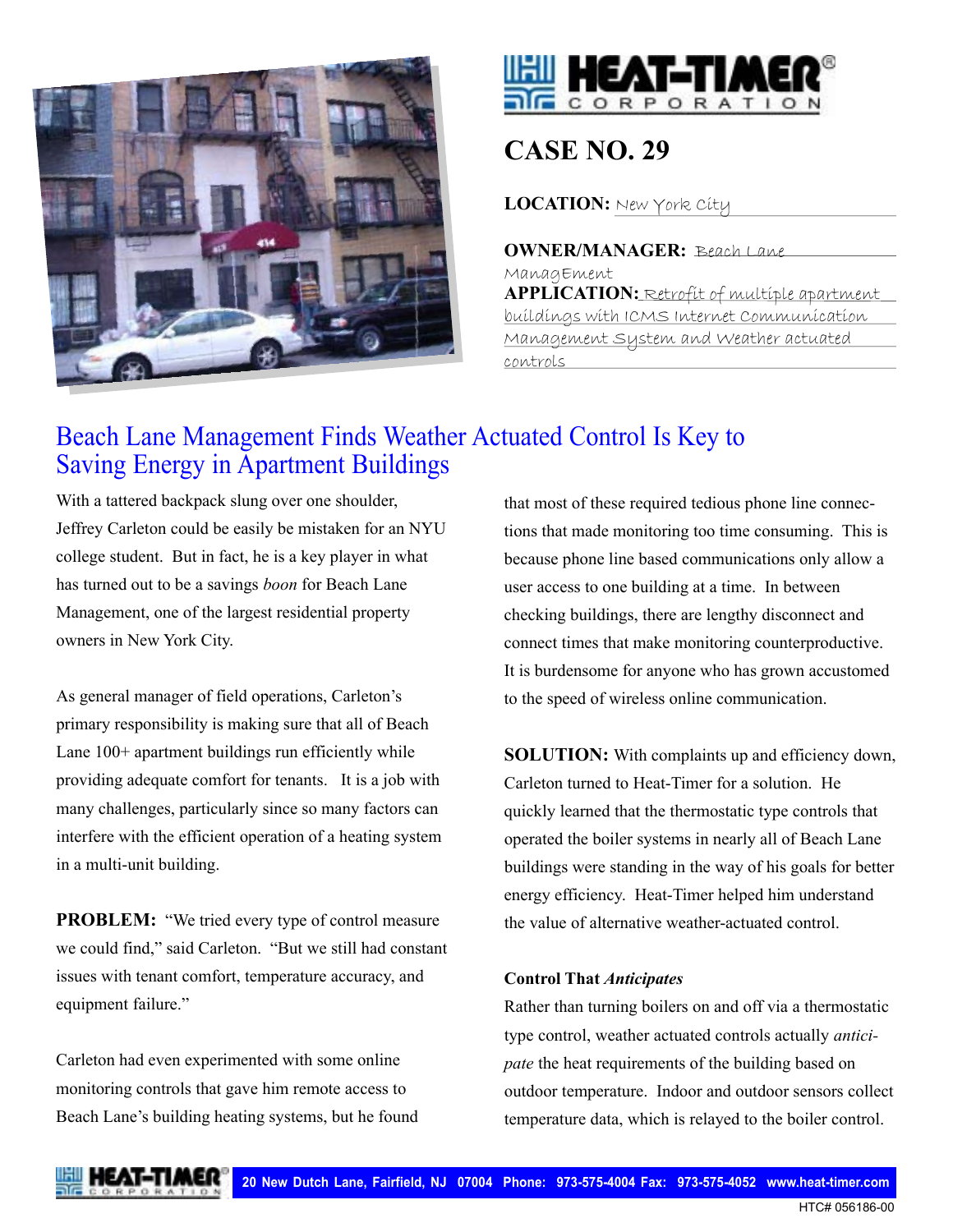

J*effrey Carleton, General Manager of Beach Lane Property Field Operations.*

The boiler control modulates and/or sequences boiler operation based on this information.

Controlling heat input into a building using weatheractuated logic is effective because it takes the rate of temperature change within the boiler system and the building into account. So buildings are less likely to overheat and boiler systems aren't caught in a pattern of frequent on/off cycling, which not only wastes fuel, but also creates wear and tear on the equipment.

Beach Lane installed 116 Heat-Timer Platinum controls in its buildings. Most of the controls were MPC Platinum controls which operate steam boilers or steam valves and HWR controls which operate hot water boilers. Both controls vary the amount of heat to the building based on the outdoor temperature. The controls are preconfigured with an adjustable reset ratio that automatically adjusts the steam pressure or heating water temperature set points based on outside temperature. Of course, not all buildings perform the same; some lose heat more quickly. However, with Heat-Timer boiler controls, a building manager can continuously play with these set points until he finds the perfect ratio between outdoor temperature and boiler supply temperature.

For Beach Lane, the switch to anticipatory controls made for a dramatic improvement in efficiency.

"We noticed a fuel savings of 10 to 12% just by installing the Platinum Heat-Timer controls," said Carleton. This confirmed what Carleton had been told by other owners who had applied Heat-Timer weather actuated controls – that the controls typically yield a minimum 10% to 15% savings.

#### **Savings Double With Communications**

Building on the success of the Heat-Timer controls, Beach Lane took its energy initiatives a step further by implementing Heat-Timer's Internet Communications Management System (ICMS). All Heat-Timer Platinum controls include remote communications capability, so with ICMS the property manager has total remote access to all boiler activity, as well as a host of other data.

This Internet-based system requires no software upload – rather it is server-based and users simply log into their ICMS account via any Internet connection. Once logged on, the user has full charge of all the Platinum control settings, boiler activity histories, and more. Sitting anywhere in the world an authorized user can access the building boiler systems and drill down to a 3D view of the boiler room, read current sensor values, view total operational status, access history reports, and change any and all settings. It is literally like standing in the boiler room.

The benefits to this type of remote access are multilevel. Building superintendants are able to service multiple buildings without ever having to leave the office – saving time, labor, and fuel while addressing comfort and operational issues faster than ever before. Building owners immediately see the difference in their bottom line because high level monitoring allows for



HTC# 056186-00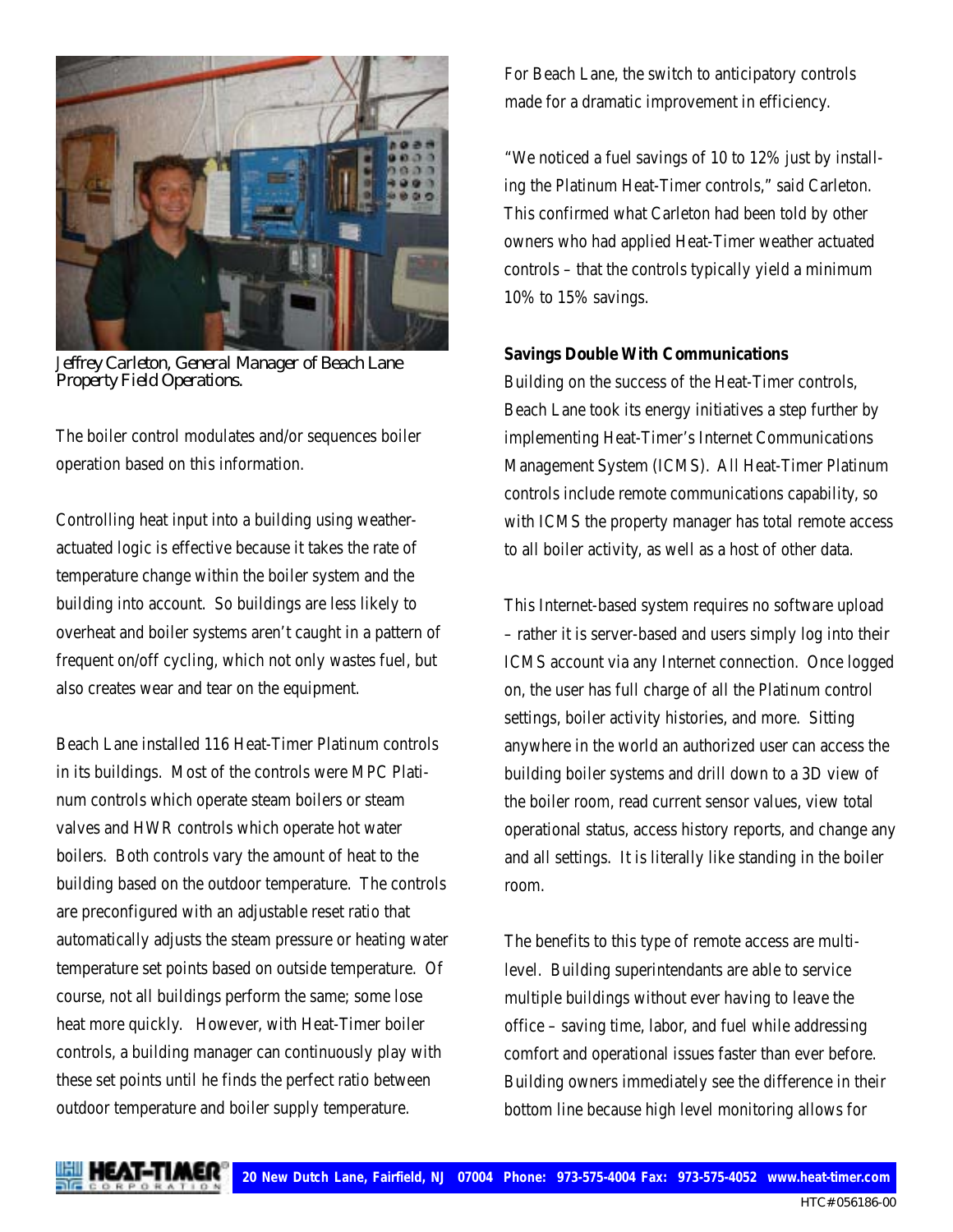much more precise boiler management and thus efficiency. Plus, ICMS alerts superintendents, owners and managers to many costly problems such as leaks or unusual fuel consumption that might otherwise go undetected for months.

After implementing ICMS, Jeffrey Carlton saw his earlier savings with the Platinum controls double. In fact, he conducted a comparison study of the fuel consumption of 48 Beach Lane buildings in 2006 before any Heat-Timer controls were installed and 2009 after the same buildings were upgraded with Heat-Timer weather actuated controls and ICMS. He found that in 2006 these buildings were using .0381 gallons per room per degree-day. In 2009, after the controls were installed, the same buildings were using an average of .0305 gallons per room per degree-day. This was a total fuel reduction of 24.9% from 2006 to 2009. Some of the buildings showed a *drastic* improvement. See Table 1.

#### **The Power of Monitoring**

Beach Lane discovered, as many property managers have, that close monitoring is the key to enhancing building performance with ICMS. Information is everything when it comes to reducing fuel and detecting and resolving system issues before they turn into major expenses.

In addition to "virtually" putting Carleton in the boiler room of all of Beach Lane properties, ICMS can also be



*116 Heat-Timer Platinum weather actuated controls were installed in Beach Lane Management properties.*

programmed to alert him via text message or e-mail whenever certain problems, such as boiler lock-out or abnormally high or low domestic hot water temperatures, occur. Wireless sensors can be used to monitor any number of points within the system that clue Carleton into problems long before his tenants start to complain. They can also help facilitate the solution. For example, monitoring space temperatures at various locations within a building might help pinpoint the exact location of a faulty valve or steam trap.

ICMS also helps Beach Lane maintain their boiler systems more efficiently. By monitoring the boiler stack temperature, for instance, Beach Lane gets an early indication that a boiler may need cleaning. An unusually high temperature indicates that the boiler is dirty, which means also means it isn't operating efficiently.

| <b>Building</b>                  | <b>Rooms</b> | Fuel   | 2006 Usage | 2009 Usage |
|----------------------------------|--------------|--------|------------|------------|
| 146 W 10th St. NYC               | 46           | #2 Oil | 8.713      | 4,729      |
| 414 E 74th St. NYC               | 79           | #2 Oil | 11,006     | 7,630      |
| 310 E 74th St. NYC               | -            | ۰      | 30,051     | 22,802     |
| 265 West 81 <sub>st</sub> St NYC | 128          | #4     | 23,017     | 15,801     |
| 159 $2_{nd}$ Ave NYC             | 86.5         | #2     | 13230      | 9,625      |

All of these fine monitoring details give Jeffrey Carleton

the information he needs to fully optimize all of Beach Lane's properties and that has resulted in a substantial payoff.

"We saw that our savings doubled when we monitored the systems on a daily basis.